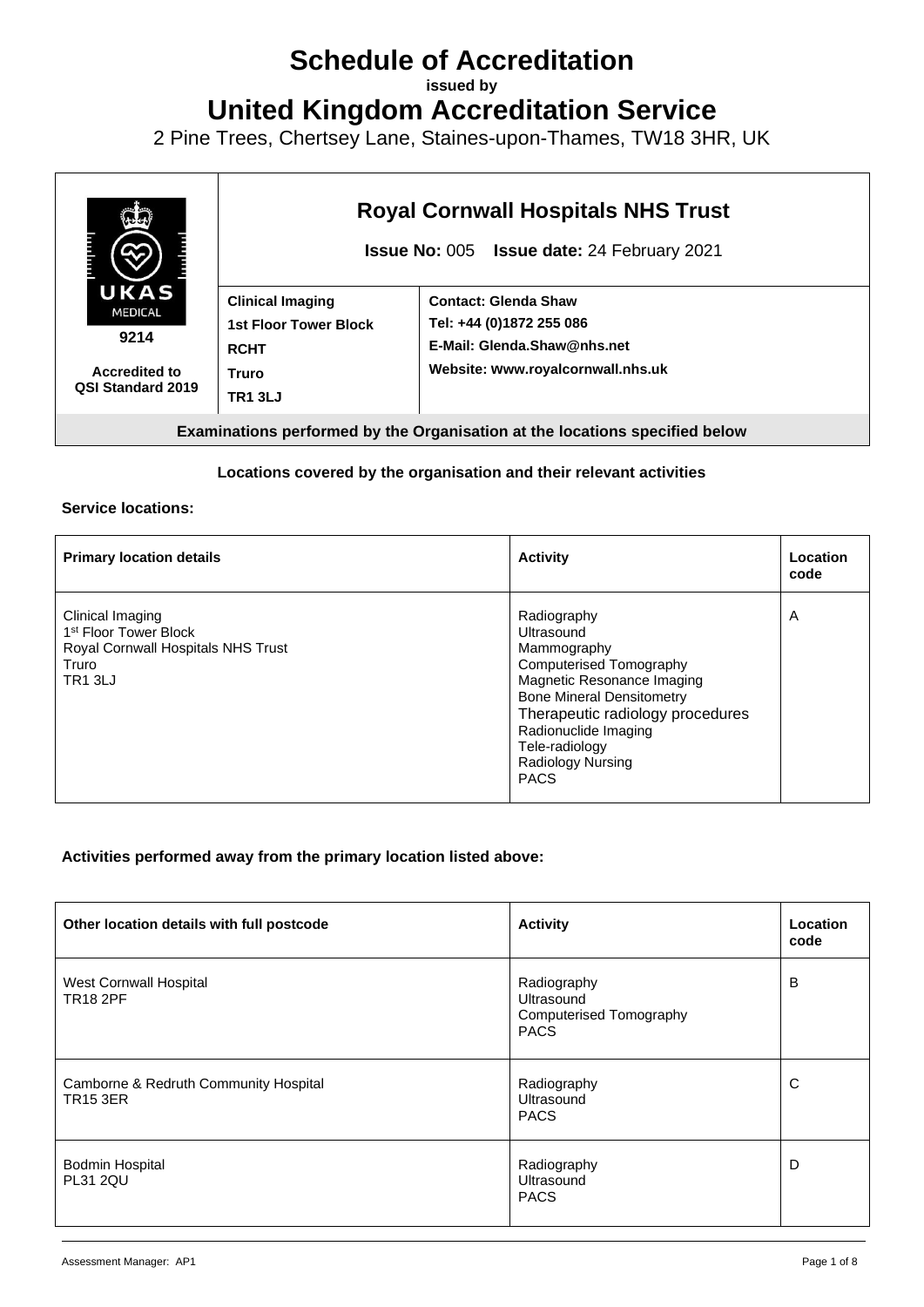

### **Schedule of Accreditation**  issued by **United Kingdom Accreditation Service**

2 Pine Trees, Chertsey Lane, Staines-upon-Thames, TW18 3HR, UK

#### **Royal Cornwall Hospitals NHS Trust**

**Issue No:** 005 **Issue date:** 24 February 2021

**Accredited to QSI Standard 2019**

| Other location details with full postcode            | <b>Activity</b>                          | Location<br>code |
|------------------------------------------------------|------------------------------------------|------------------|
| St Austell Community Hospital<br><b>PL26 6AA</b>     | Radiography<br>Ultrasound<br><b>PACS</b> | $\mathsf E$      |
| St Michaels Hospital<br><b>TR27 4JA</b>              | Radiography<br><b>PACS</b>               | F                |
| <b>Stratton Hospital</b><br><b>EX23 9BR</b>          | Radiography<br><b>PACS</b>               | G                |
| Newquay Hospital<br>TR7 1RQ                          | Radiography<br><b>PACS</b>               | H                |
| <b>Helston Community Hospital</b><br><b>TR13 8DR</b> | Ultrasound<br><b>PACS</b>                | H                |
| St Mary's Hospital<br><b>TR21 OLE</b>                | Radiography<br><b>PACS</b>               | J                |
| Falmouth Hospital<br><b>TR11 2JA</b>                 | Radiography<br><b>PACS</b>               | K                |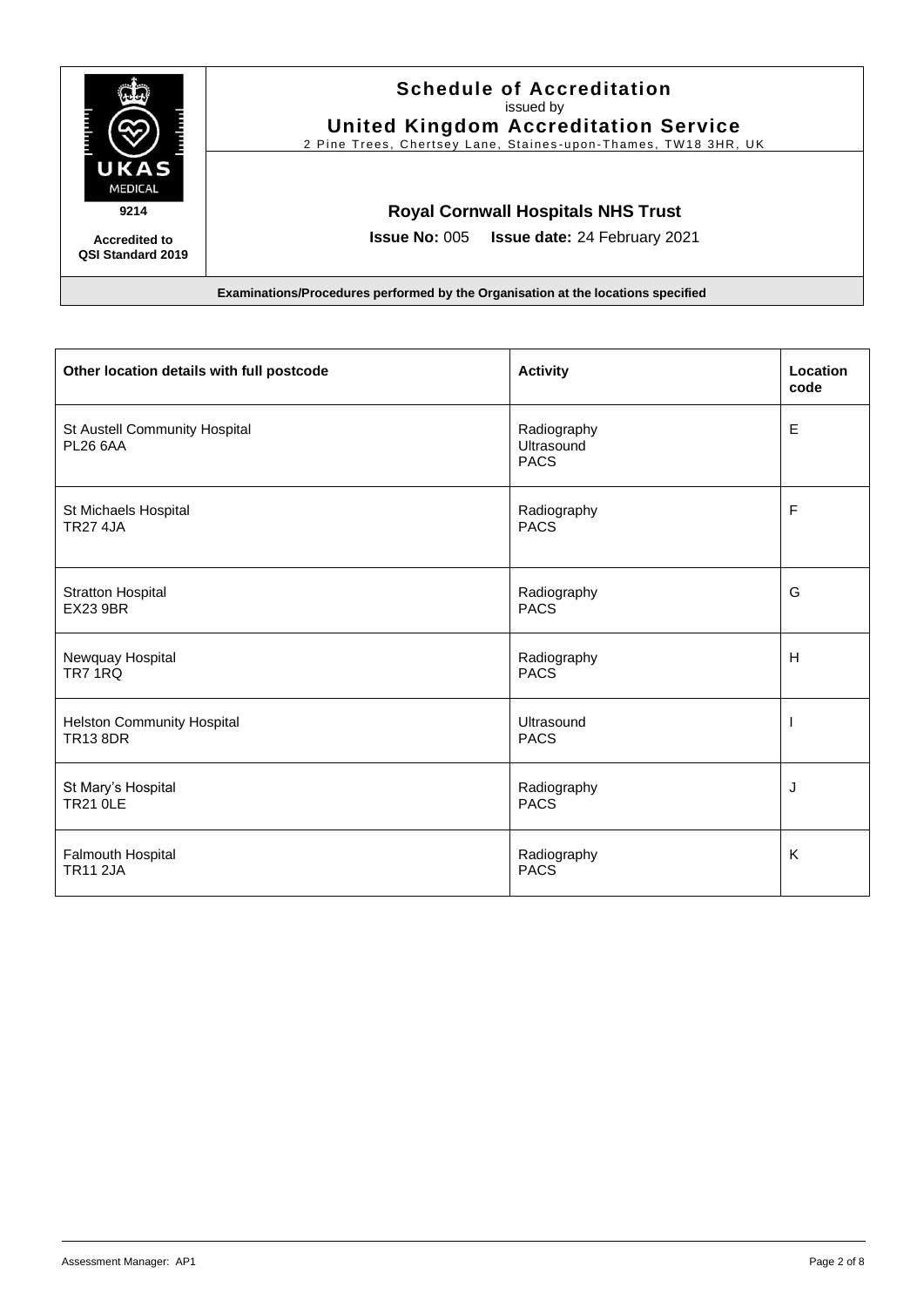

#### **Accredited to QSI Standard 2019**

### **Schedule of Accreditation**  issued by

**United Kingdom Accreditation Service** 2 Pine Trees, Chertsey Lane, Staines-upon-Thames, TW18 3HR, UK

**Royal Cornwall Hospitals NHS Trust**

**Issue No:** 005 **Issue date:** 24 February 2021

**Examinations/Procedures performed by the Organisation at the locations specified**

| Activity                   | Type of Examination/Procedure<br>Performed                                                                                                                                                                                                             | Equipment/Techniques used                                                                                                                                                                                                                                                                                                                                                                         | Location<br>Code |
|----------------------------|--------------------------------------------------------------------------------------------------------------------------------------------------------------------------------------------------------------------------------------------------------|---------------------------------------------------------------------------------------------------------------------------------------------------------------------------------------------------------------------------------------------------------------------------------------------------------------------------------------------------------------------------------------------------|------------------|
| Radiography                | Direct digital radiography<br>Computed radiography<br>Dental radiography<br>Fluoroscopy (Departmental)<br>Fluoroscopy (Mobiles)<br>Paediatrics<br>Radiography Reporting                                                                                | Planmeca analogue intra oral<br>Planmeca Digital OPG<br>Plan meca Analogue intra oral tube<br>Siemens Mobilette XP<br><b>Siemens Mobilette Plus</b><br><b>Siemens Multix Top</b><br><b>GE AMX4 Plus</b><br><b>Philips Dura Diagnost</b><br>Philips Digital Diagnost<br>Philips Mobile Diagnost<br>Hologic Insight Fluoroscan<br>Philips BV Pulsera<br><b>GE OEC 9800 9 Plus</b><br>Philips Endura | A                |
| Ultrasound                 | <b>General Ultrasound</b><br><b>Interventional Ultrasound</b><br>Musculoskeletal Ultrasound<br><b>Obstetric Ultrasound</b><br>Gynaecological Ultrasound<br>Paediatric Ultrasound<br><b>Ultrasound Reporting</b><br><b>Contrast enhanced Ultrasound</b> | Canon A500 ultrasound                                                                                                                                                                                                                                                                                                                                                                             |                  |
| Mammography                | Diagnostic mammography<br>Interventional procedures<br>Mammography reporting<br><b>Breast Ultrasound</b>                                                                                                                                               | <b>Inspiration Mammomat</b><br>Canon A500 ultrasound                                                                                                                                                                                                                                                                                                                                              |                  |
| Computerised<br>Tomography | <b>General CT</b><br>CT Biopsies, Drainages<br>Virtual endoscopy<br>Paediatric CT<br><b>CT Reporting</b><br>CT Angiography                                                                                                                             | GE Lightspeed VCT 64 Slice NPI<br>Canon Aquilion One Vision SC4<br><b>Canon One Acquilion Genesis</b>                                                                                                                                                                                                                                                                                             |                  |

#### DETAIL OF ACCREDITATION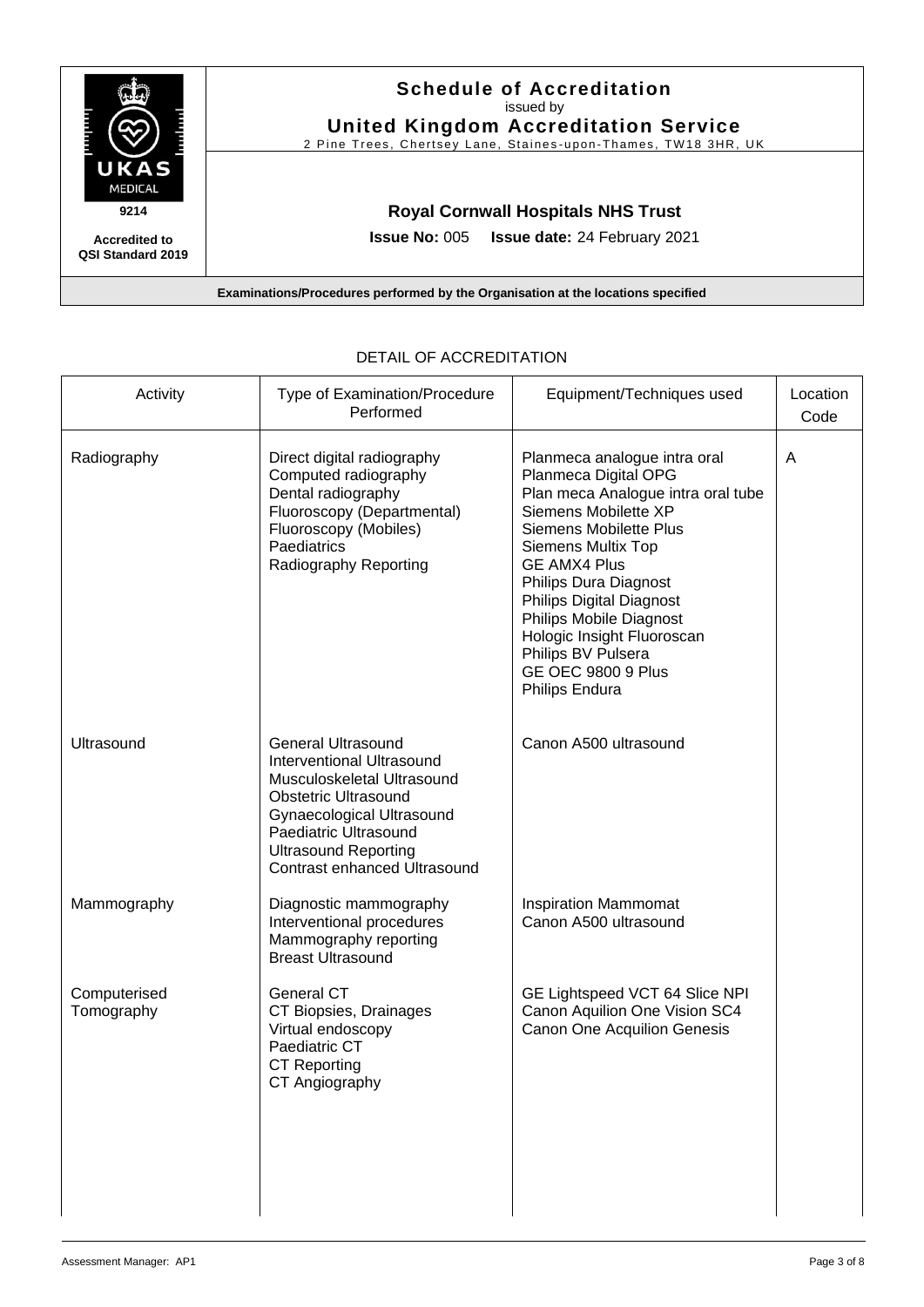

### **Schedule of Accreditation**  issued by

**United Kingdom Accreditation Service** 2 Pine Trees, Chertsey Lane, Staines-upon-Thames, TW18 3HR, UK

**Royal Cornwall Hospitals NHS Trust**

**Issue No:** 005 **Issue date:** 24 February 2021

**Accredited to QSI Standard 2019**

| Activity                             | Type of Examination/Procedure<br>Performed                                                                                                                                                                                                                                                                                                                                                                                                              | Equipment/Techniques used                                                                                                                   | Location<br>Code |
|--------------------------------------|---------------------------------------------------------------------------------------------------------------------------------------------------------------------------------------------------------------------------------------------------------------------------------------------------------------------------------------------------------------------------------------------------------------------------------------------------------|---------------------------------------------------------------------------------------------------------------------------------------------|------------------|
| <b>Magnetic Resonance</b><br>Imaging | General MRI<br>Musculoskeletal MRI<br>Neuro MRI<br>Paediatric MRI<br><b>MRI Reporting</b><br>Vascular MRI<br><b>Breast MRI</b><br><b>Cardiac MRI</b>                                                                                                                                                                                                                                                                                                    | Philips Ingenia 1.5T<br>Philips Intera Achieva 1.5T<br>Philips Gyroscan Intera 1.5T                                                         | A                |
| Therapeutic radiology<br>procedures  | Vascular<br>Renal<br><b>Biliary</b><br>Gastro<br><b>Paediatric Procedures</b><br>Parencentsis<br>Vascular Access - line insertion                                                                                                                                                                                                                                                                                                                       | Siemens Artis Zee 3<br>Siemens Artis Zeego multi Axis<br>system<br>Canon X200 ultrasound<br>Canon Viamo ultrasound<br>Canon X100 ultrasound |                  |
| <b>Bone Mineral</b><br>Densitometry  | Dual energy X-ray absorptiometry<br>(DEXA)<br><b>DEXA Reporting</b>                                                                                                                                                                                                                                                                                                                                                                                     | Hologic Bone Densitometer QDR<br>Discovery A                                                                                                |                  |
| Radionuclide Imaging                 | SPECT / scans<br>DAT scans<br>- Sentinel Node Localisation,<br>Lymphoscintigraphy<br>Cardiac scans - MUGA/Gated<br>Blood Pool, MPI<br>Lung / scans<br>Gastro-Intestinal scans - Milk,<br>Meckel's, Salivary Gland scans,<br>SeHCAT study,<br>Liver scans / Hepatobiliary /<br>Renal scans - static, dynamic,<br><b>GFR</b><br>Bone scans - Static, Dynamic,<br><b>SPECT</b><br>Bone marrow scans<br>Endocrine scans - MIGB,<br>Thyroid and Parathyroid, | GE Discovery NM/CT 670 Gamma<br>Camera<br>GE Discovery NM/CT 670 Gamma<br>Camera<br>Philips Brightview Gamma Camera                         |                  |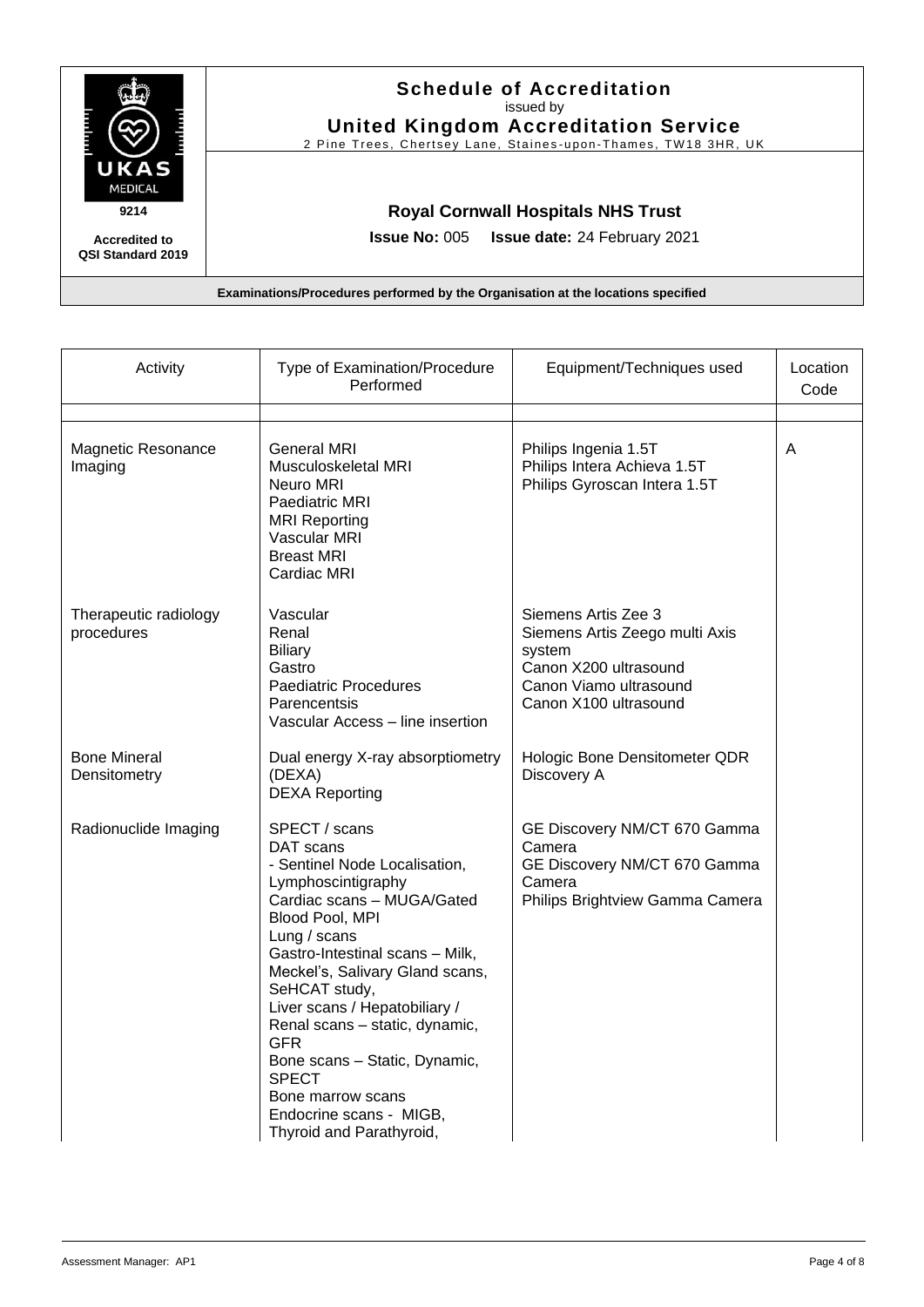

**QSI Standard 2019**

## **Schedule of Accreditation**  issued by

**United Kingdom Accreditation Service**

2 Pine Trees, Chertsey Lane, Staines-upon-Thames, TW18 3HR, UK

### **Royal Cornwall Hospitals NHS Trust**

**Issue No:** 005 **Issue date:** 24 February 2021

| Activity                   | Type of Examination/Procedure<br>Performed                                                                                                                                                        | Equipment/Techniques used                                                                        | Location<br>Code |
|----------------------------|---------------------------------------------------------------------------------------------------------------------------------------------------------------------------------------------------|--------------------------------------------------------------------------------------------------|------------------|
|                            | Adrenal, Iodine Whole Body,<br>Octreotide<br>Infection scans- White cell,<br>Paediatrics<br><b>RNI Reporting</b>                                                                                  |                                                                                                  |                  |
| Radiology Nursing          | <b>Interventional Examinations</b><br>Vascular Access and<br>Paracentesis - Service delivery                                                                                                      | Assisting with procedures                                                                        | A                |
| Tele-radiology             | Image Transfer                                                                                                                                                                                    | Insignia Image Sharing                                                                           |                  |
| <b>PACS</b>                | Viewing, electronic storage,<br>reporting and retrieval of<br>diagnostic images                                                                                                                   | Insignia Image Sharing<br><b>HSS RIS</b>                                                         |                  |
| Radiography                | Direct digital radiography<br>Computed radiography<br>Dental radiography<br>Fluoroscopy (theatre)<br>Paediatrics                                                                                  | Philips BV Endura<br>Planmeca Analogue OPG<br>Agfa DR600<br>Agfa DX-D 300<br><b>GE AMX4 Plus</b> | B                |
| Ultrasound                 | <b>General Ultrasound</b><br>Interventional Ultrasound<br>Musculoskeletal Ultrasound<br>Obstetric ultrasound<br>Gynaecological ultrasound<br>Paediatric ultrasound<br><b>Ultrasound Reporting</b> | Canon A400 ultrasound                                                                            |                  |
| Computerised<br>Tomography | <b>General CT</b><br>Virtual endoscopy<br>CT Angiography                                                                                                                                          | GE Revolution Evo 128 Slice CT                                                                   |                  |
| <b>PACS</b>                | Viewing, electronic storage,<br>reporting and retrieval of<br>diagnostic images                                                                                                                   | Insignia Image Sharing<br><b>HSS RIS</b>                                                         |                  |
| Radiography                | Computed radiography<br>Paediatrics<br>Reporting                                                                                                                                                  | Siemens Polydoros IT Multix Top<br>Siemens Polydoros IT Multix Top<br>Siemens Mobilette Plus E   | C                |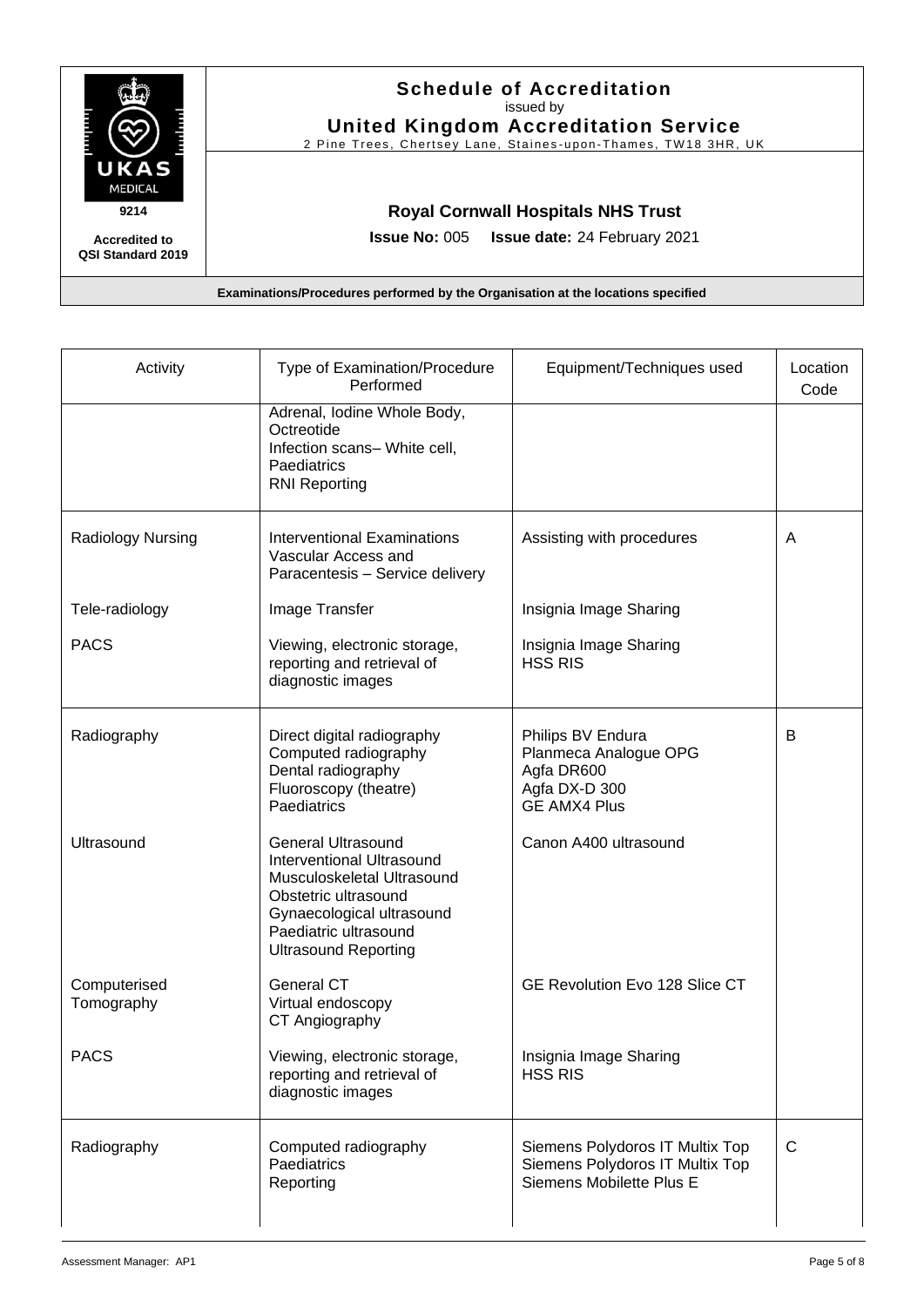

## **Schedule of Accreditation**  issued by

**United Kingdom Accreditation Service**

2 Pine Trees, Chertsey Lane, Staines-upon-Thames, TW18 3HR, UK

### **Royal Cornwall Hospitals NHS Trust**

**Issue No:** 005 **Issue date:** 24 February 2021

**QSI Standard 2019**

| Activity    | Type of Examination/Procedure<br>Performed                                                                                                                                                        | Equipment/Techniques used                                                       | Location<br>Code |
|-------------|---------------------------------------------------------------------------------------------------------------------------------------------------------------------------------------------------|---------------------------------------------------------------------------------|------------------|
| Ultrasound  | <b>General Ultrasound</b><br>Interventional Ultrasound<br>Musculoskeletal Ultrasound<br>Obstetric ultrasound<br>Gynaecological ultrasound<br>Paediatric ultrasound<br><b>Ultrasound Reporting</b> | Canon A400 ultrasound x 2                                                       |                  |
| <b>PACS</b> | Viewing, electronic storage,<br>reporting and retrieval of<br>diagnostic images                                                                                                                   | Insignia Image Sharing<br><b>HSS RIS</b>                                        | $\mathsf{C}$     |
| Radiography | Digital radiography<br>Paediatrics                                                                                                                                                                | Digital Diagnost Certus- Philips                                                | D                |
| Ultrasound  | <b>General Ultrasound</b><br>Musculoskeletal Ultrasound<br>Obstetric ultrasound<br>Gynaecological ultrasound<br>Paediatric ultrasound<br><b>Ultrasound Reporting</b>                              | Canon A400 ultrasound                                                           |                  |
| <b>PACS</b> | Viewing, electronic storage,<br>reporting and retrieval of<br>diagnostic images                                                                                                                   | Insignia Image Sharing<br><b>HSS RIS</b>                                        |                  |
| Radiography | Computed radiography<br>Digital radiography<br>Paediatrics                                                                                                                                        | Siemens Polydoros LX50 Multix<br>Top ACSS P<br>Digital Diagnost Certus- Philips | E                |
| Ultrasound  | <b>General Ultrasound</b><br>Interventional Ultrasound<br>Musculoskeletal Ultrasound<br>Obstetric ultrasound<br>Gynaecological ultrasound<br>Paediatric ultrasound<br><b>Ultrasound Reporting</b> | Canon A400 ultrasound                                                           |                  |
| <b>PACS</b> | Viewing, electronic storage,<br>reporting and retrieval of<br>diagnostic images                                                                                                                   | Insignia Image Sharing<br><b>HSS RIS</b>                                        |                  |
|             |                                                                                                                                                                                                   |                                                                                 |                  |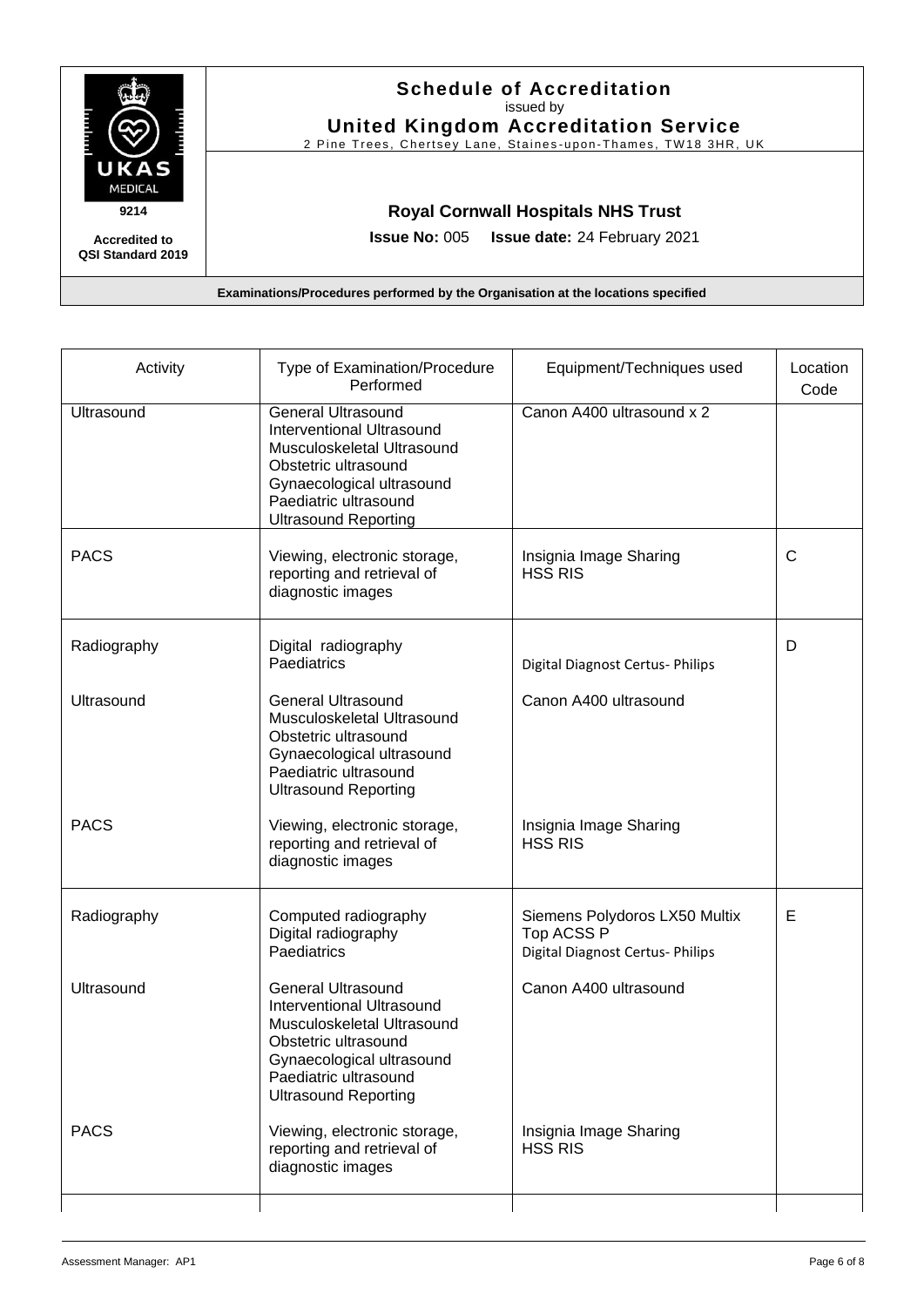

## **Schedule of Accreditation**  issued by

**United Kingdom Accreditation Service**

2 Pine Trees, Chertsey Lane, Staines-upon-Thames, TW18 3HR, UK

### **Royal Cornwall Hospitals NHS Trust**

**Issue No:** 005 **Issue date:** 24 February 2021

**QSI Standard 2019**

| Activity    | Type of Examination/Procedure<br>Performed                                                                                                                           | Equipment/Techniques used                                                                                                                                                       | Location<br>Code |
|-------------|----------------------------------------------------------------------------------------------------------------------------------------------------------------------|---------------------------------------------------------------------------------------------------------------------------------------------------------------------------------|------------------|
| Radiography | Direct digital radiography<br>Dental radiography<br>Fluoroscopy (Mobiles)<br>Paediatrics                                                                             | Siemens Orthophos<br><b>Philips Digital Diagnost</b><br>Philips PCR Eleva S Plus<br>Philips Endura<br>Siemens Arcadis Varic<br><b>Siemens Mobilette Plus</b><br>Hologic Insight | F                |
| <b>PACS</b> | Viewing, electronic storage,<br>reporting and retrieval of<br>diagnostic images                                                                                      | Insignia Image Sharing<br><b>HSS RIS</b>                                                                                                                                        | F                |
| Radiography | Computed radiography<br>Paediatrics                                                                                                                                  | Philips Optimus 50 Diagnost                                                                                                                                                     | G                |
| <b>PACS</b> | Viewing, electronic storage,<br>reporting and retrieval of<br>diagnostic images                                                                                      | Insignia Image Sharing<br><b>HSS RIS</b>                                                                                                                                        |                  |
| Radiography | Computed radiography<br>Paediatrics                                                                                                                                  | AGFA DX-SI X-ray system                                                                                                                                                         | H                |
| <b>PACS</b> | Viewing, electronic storage,<br>reporting and retrieval of<br>diagnostic images                                                                                      | Insignia Image Sharing<br><b>HSS RIS</b>                                                                                                                                        |                  |
| Ultrasound  | <b>General Ultrasound</b><br>Musculoskeletal Ultrasound<br>Obstetric ultrasound<br>Gynaecological ultrasound<br>Paediatric ultrasound<br><b>Ultrasound Reporting</b> | Canon A400 ultrasound                                                                                                                                                           | J.               |
| <b>PACS</b> | Viewing, electronic storage,<br>reporting and retrieval of<br>diagnostic images                                                                                      | Insignia Image Sharing<br><b>HSS RIS</b>                                                                                                                                        |                  |
| Radiography | Direct digital radiography<br>Paediatrics                                                                                                                            | Philips Essenta Compact                                                                                                                                                         | J                |